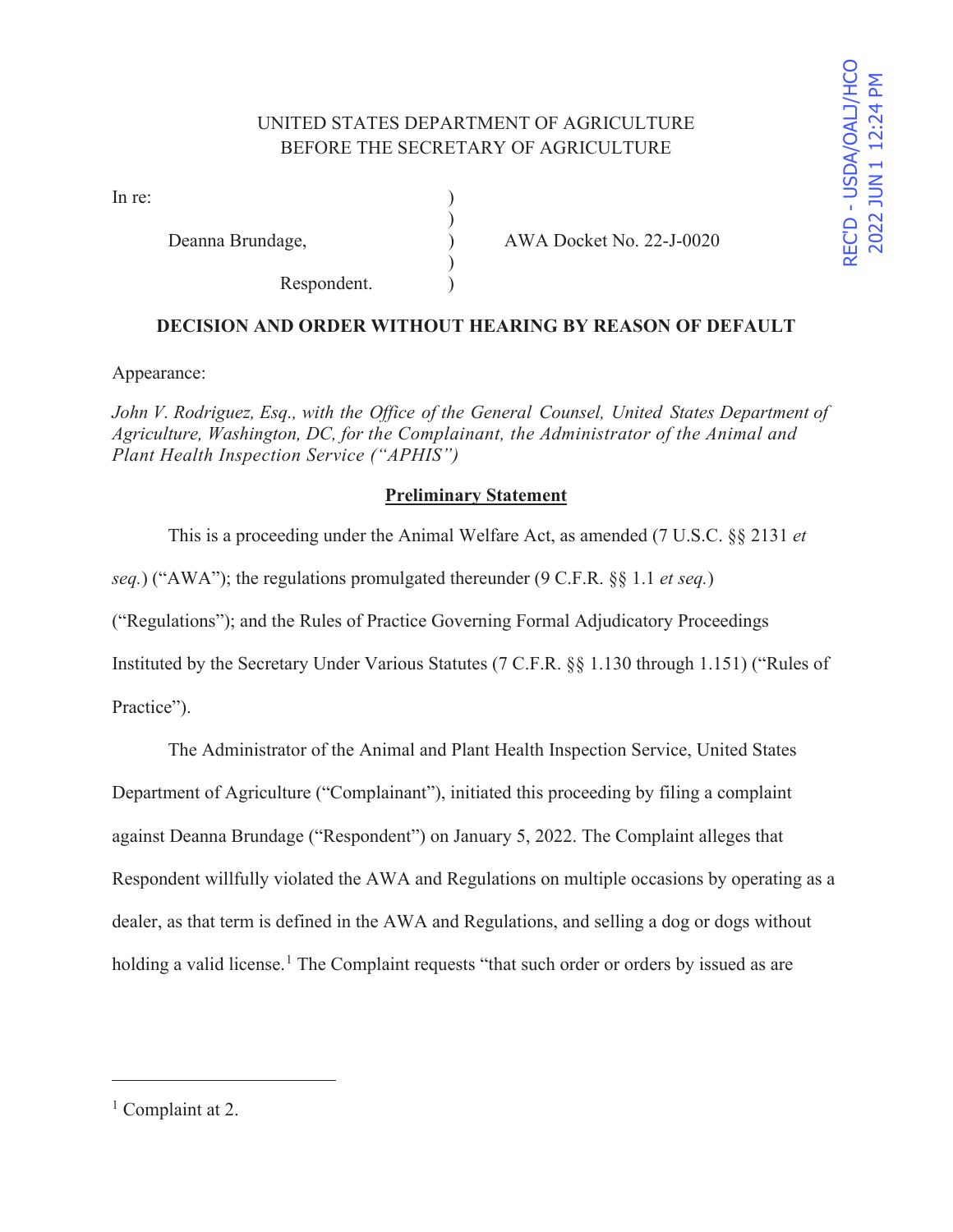authorized by the Act (7 U.S.C. § 2149) and warranted under the circumstances."<sup>2</sup>

 Respondent was duly served with a copy of the Complaint and did not file an answer within the twenty-day period as prescribed by section 1.136 of the Rules of Practice (7 C.F.R. §  $1.136$ ).<sup>3</sup>

On February 15, 2022, Complainant filed a proposed default decision and order

("Proposed Decision") and motion for adoption thereof ("Motion for Default") pursuant to

section 1.139 of the Rules of Practice (7 C.F.R. § 1.139). Complainant now seeks an "order

instructing Respondent to cease and desist from engaging in activities under the Animal Welfare

Act that require a valid AWA license, and assessing Respondent a total of twelve thousand

dollars (\$12,000) in civil penalties in accordance with the Rules of Practice[.]"<sup>4</sup>

Respondent has not filed any objections to Complainant's Motion for Default or

Proposed Decision.<sup>5</sup>

4 Motion for Default at 4.

<sup>2</sup> *Id.* at 3.

<sup>&</sup>lt;sup>3</sup> United States Postal Service records reflect that the Complaint was sent to Respondent via certified mail and delivered on January 19, 2022. Respondent had twenty days from the date of service to file a response. 7 C.F.R. § 1.136(a). Weekends and federal holidays shall be included in the count; however, if the due date falls on a Saturday, Sunday, or federal holiday, the last day for timely filing shall be the following work day. 7 C.F.R. § 1.147(h). In this case, Respondent's answer was due on or before February 8, 2022. Respondent has not filed an answer.

<sup>&</sup>lt;sup>5</sup> United States Postal Service records reflect that Complainant's Motion for Default and Proposed Decision were sent to Respondent via certified mail and delivered on March 3, 2022. Respondent had twenty days from the date of service to file objections thereto. 7 C.F.R. § 1.139. Weekends and federal holidays shall be included in the count; however, if the due date falls on a Saturday, Sunday, or federal holiday, the last day for timely filing shall be the following work day. 7 C.F.R. § 1.17(h). In this case, Respondent's objections were due on or before March 23, 2022. Respondent has not filed any objections.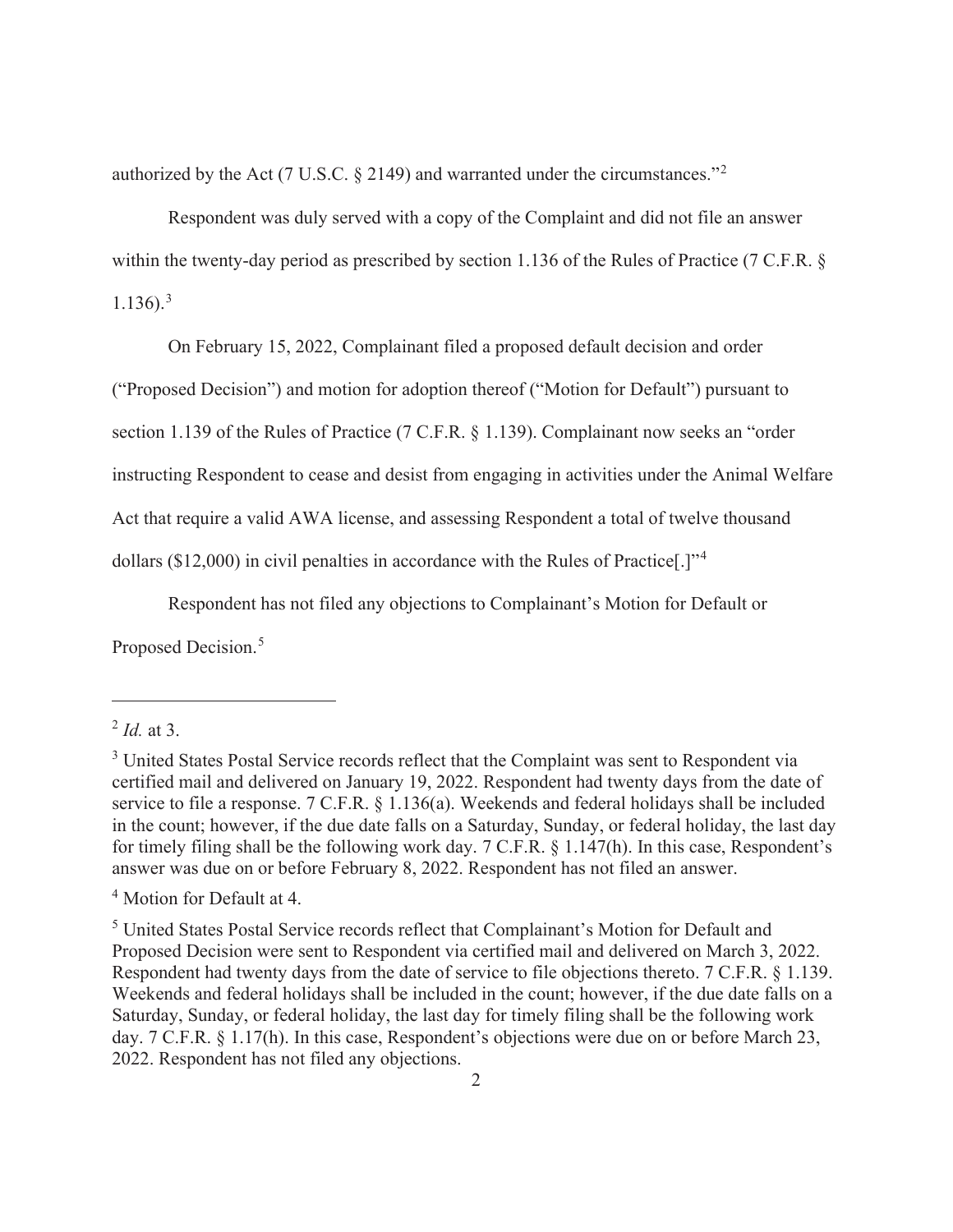Failure to file a timely answer or failure to deny or otherwise respond to allegations in the Complaint shall be deemed, for purposes of this proceeding, an admission of the allegations in the Complaint, unless the parties have agreed to a consent decision.<sup>6</sup> Other than a consent decision, the Rules of Practice do not provide for exceptions to the regulatory consequences of an unfiled answer where, as in the present case, no meritorious objections have been filed.<sup>7</sup>

 As Respondent failed to answer the Complaint, and upon Complainant's motion for the issuance of a decision without hearing, this Decision and Order is issued without further procedure or hearing pursuant to section 1.139 of the Rules of Practice (7 C.F.R. § 1.139).

#### **Findings of Fact**

- 1. Respondent Deanna Brundage is an individual doing business in the State of Missouri. Respondent's address was not provided in the Complaint to protect Respondent's personal privacy but was provided to the Hearing Clerk, United States Department of Agriculture, for the purpose of service of the Complaint and future documents.
- 2. Respondent was an AWA-licensed breeder (License No. 43-A-4941) until July 2010, when APHIS and Respondent entered into a pre-complaint settlement agreement to resolve alleged violations of the AWA Regulations and Standards, including veterinary care and facility noncompliances. The settlement terms included revocation of Respondent's AWA license and permanent disqualification from holding an AWA license.
- 3. At all times material herein, Respondent did not hold an AWA license.

 $6$  7 C.F.R. § 1.136(c).

<sup>7</sup> *See supra* note 5 and accompanying text.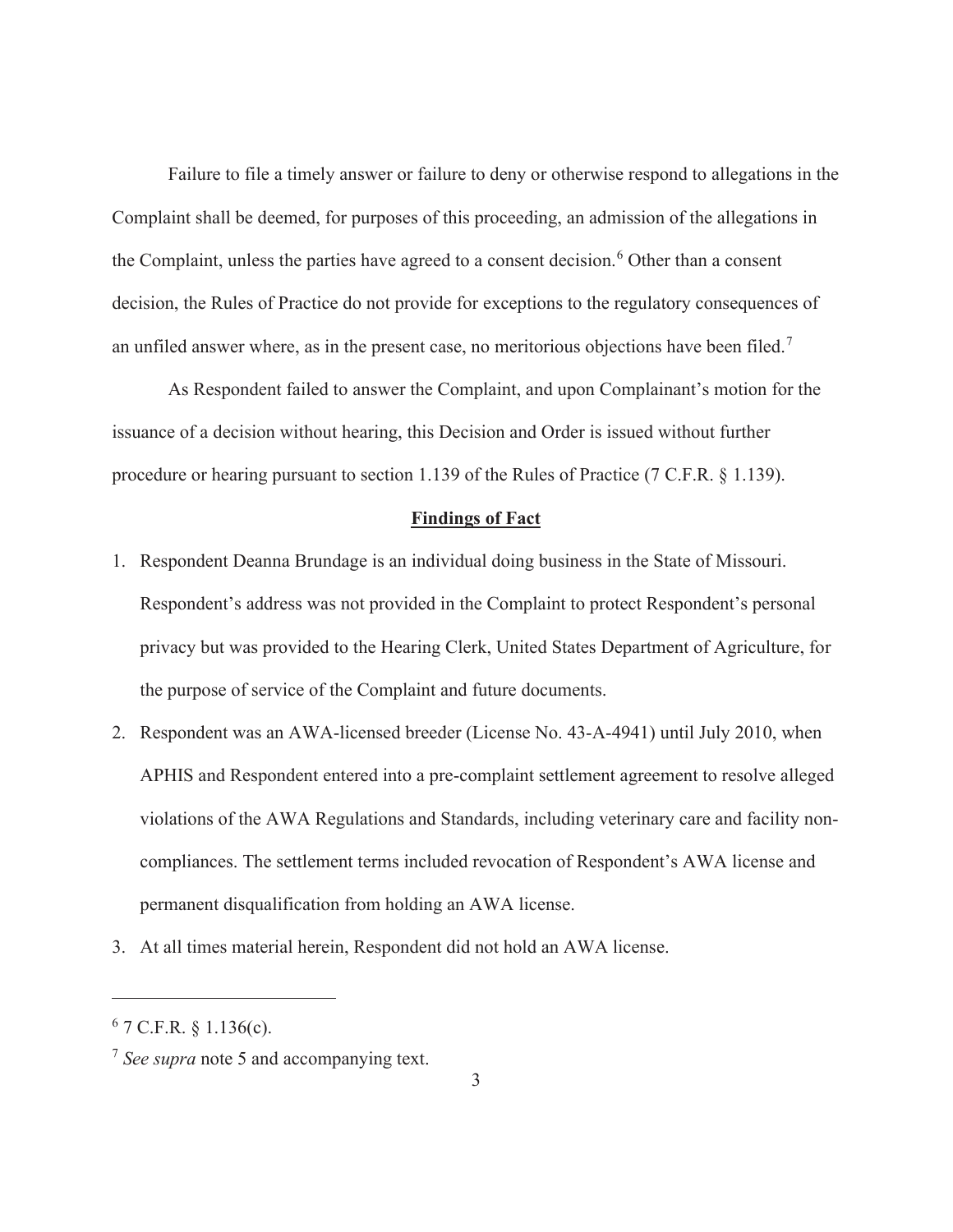- 4. In June 2020, in Missouri, Respondent operated as a dealer, as that term is defined in the AWA and Regulations, selling a dog or dogs, without holding a valid license, in willful violation of AWA section 2134 (7 U.S.C.  $\S$  2134) and section 2.1(a)(1) of the Regulations (9 C.F.R.  $\S 2.1(a)(1)$ ).
- 5. In August 2020, in Missouri, Respondent operated as a dealer, as that term is defined in the AWA and Regulations, selling a dog or dogs, without holding a valid license, in willful violation of AWA section 2134 (7 U.S.C. § 2134) and section 2.1(a)(1) of the Regulations (9 C.F.R.  $\S$  2.1(a)(1)).
- 6. In December 2020, in Missouri, Respondent operated as a dealer, as that term is defined in the AWA and Regulations, selling a dog or dogs, without holding a valid license, in willful violation of AWA section 2134 (7 U.S.C.  $\S$  2134) and section 2.1(a)(1) of the Regulations (9 C.F.R.  $\S 2.1(a)(1)$ ).
- 7. In February 2021, in Missouri, Respondent operated as a dealer, as that term is defined in the AWA and Regulations, selling a dog or dogs, without holding a valid license, in willful violation of AWA section 2134 (7 U.S.C.  $\S$  2134) and section 2.1(a)(1) of the Regulations (9 C.F.R.  $\S 2.1(a)(1)$ ).
- 8. In March 2021, in Missouri, Respondent operated as a dealer, as that term is defined in the AWA and Regulations, selling a dog or dogs, without holding a valid license, in willful violation of AWA section 2134 (7 U.S.C.  $\S$  2134) and section 2.1(a)(1) of the Regulations (9 C.F.R.  $\S 2.1(a)(1)$ ).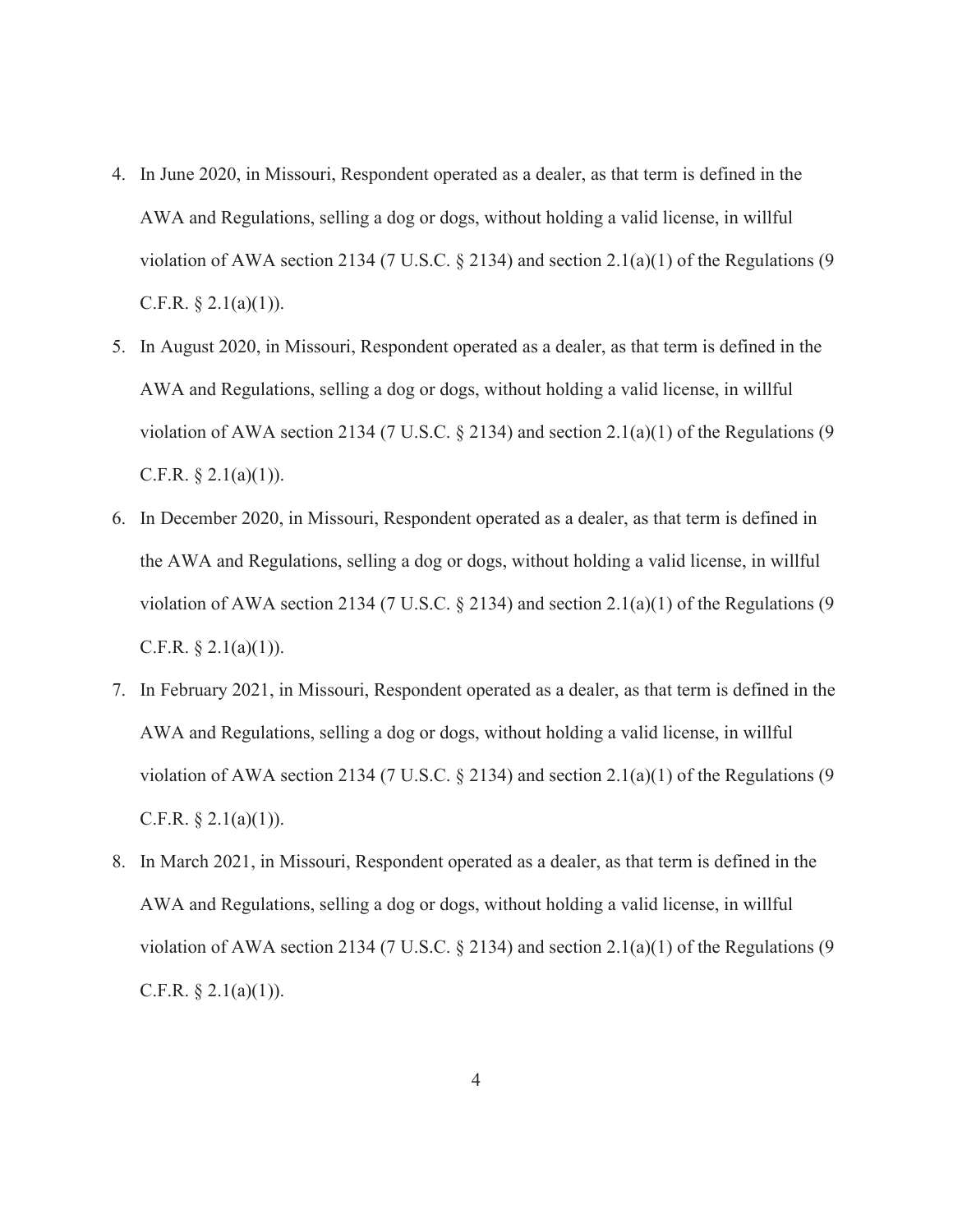### **Conclusions**

- 1. The Secretary of Agriculture has jurisdiction in this matter.
- 2. Respondent Deanna Brundage, on five separate occasions, operated as a dealer, as that term is defined in the AWA and Regulations, selling dogs, without holding a valid license, in willful violation of AWA section 2134 (7 U.S.C. § 2134) and section 2.1(a)(1) of the Regulations (9 C.F.R. § 2.1(a)(1)).
- 3. Respondent is permanently disqualified from holding an AWA license.

### **ORDER**

- 1. Complainant's Motion for Default is GRANTED.
- 2. Respondent Deanna Brundage, her agents, and employees, directly or indirectly, in connection with operations subject to the Animal Welfare Act, shall cease and desist from engaging in activities under the Animal Welfare Act that require a valid AWA license.
- 3. Respondent is assessed a total of twelve-thousand dollars (\$12,000) in civil penalties. Respondent shall send a certified check or money order for twelve-thousand dollars (\$12,000), made payable to the U.S. Department of Agriculture, to USDA APHIS, P.O. Box 979043, St. Louis, Missouri 63197-9000 within thirty (30) days from the effective date of this Order. Respondent shall indicate on the certified check or money order that this payment is in reference to AWA Docket No. 22-J-0020.
- 4. This Order shall have the same effect as if entered after a full hearing.

 This Decision and Order shall be final and effective without further proceedings thirty-five (35) days after service, unless an appeal to the Judicial Officer is filed with the Hearing Clerk